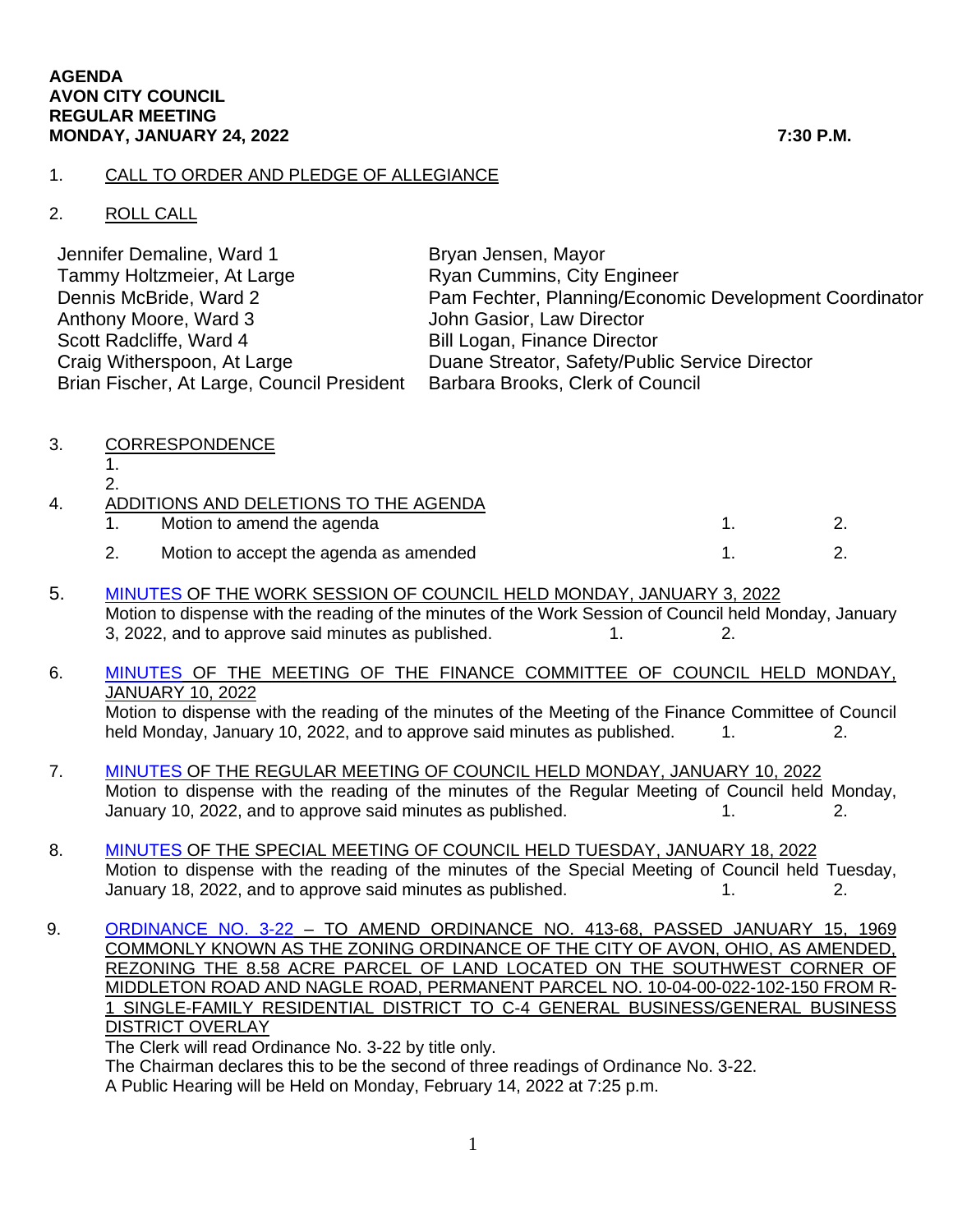| 10. | ORDINANCE NO. 7-22 - TO ACTIVATE THE ORION CELLULAR ENDPOINT TECHNOLOGY<br>ASSURANCE PLAN AND AMEND THE BADGER METER BEACON AMA MASTER AGREEMENT FOR |                          |                       |
|-----|------------------------------------------------------------------------------------------------------------------------------------------------------|--------------------------|-----------------------|
|     | THE PROVISION OF CELLULAR BASED AUTOMATED WATER METER READING SYSTEM                                                                                 |                          |                       |
|     | The Clerk will read Ordinance No. 7-22 by title only.                                                                                                |                          |                       |
|     | Motion to suspend the rules and act on Ordinance No. 7-22.                                                                                           | 1.                       | 2.                    |
|     | Motion to adopt Ordinance No. 7-22.                                                                                                                  | 1.                       | 2.                    |
| 11. | ORDINANCE NO. 8-22 - AMENDING §256.98 OF THE CODIFIED ORDINANCES OF THE CITY OF                                                                      |                          |                       |
|     | AVON TO REVISE THE CLASSIFICATION SPECIFICATION FOR THE POSITION OF UTILITIES                                                                        |                          |                       |
|     | <b>BILLING CLERK 1</b>                                                                                                                               |                          |                       |
|     | The Clerk will read Ordinance No. 8-22 by title only.<br>Motion to suspend the rules and act on Ordinance No. 8-22.                                  | 1.                       | 2.                    |
|     |                                                                                                                                                      |                          |                       |
|     | Motion to adopt Ordinance No. 8-22.                                                                                                                  | 1.                       | 2.                    |
| 12. | ORDINANCE NO. 9-22 - AMENDING §256.98 OF THE CODIFIED ORDINANCES OF THE CITY OF                                                                      |                          |                       |
|     | AVON TO<br>REVISE THE CLASSIFICATION SPECIFICATION                                                                                                   | <b>THE</b><br><b>FOR</b> | <b>POSITION</b><br>OF |
|     | WATER/SEWER LINE MAINTENANCE WORKER                                                                                                                  |                          |                       |
|     | The Clerk will read Ordinance No. 9-22 by title only.                                                                                                |                          |                       |
|     | Motion to suspend the rules and act on Ordinance No. 9-22.                                                                                           | 1.                       | 2.                    |
|     |                                                                                                                                                      |                          |                       |
|     | Motion to adopt Ordinance No. 9-22.                                                                                                                  | 1.                       | 2.                    |
| 13. | ORDINANCE NO. 10-22 - AMENDING §256.98 OF THE CODIFIED ORDINANCES OF THE CITY OF                                                                     |                          |                       |
|     | AVON TO REVISE THE CLASSIFICATION SPECIFICATION FOR THE POSITION OF UTILITIES CREW                                                                   |                          |                       |
|     | <b>LEADER</b>                                                                                                                                        |                          |                       |
|     | The Clerk will read Ordinance No. 10-22 by title only.                                                                                               |                          |                       |
|     | Motion to suspend the rules and act on Ordinance No. 10-22.                                                                                          | 1.                       | 2.                    |
|     | Motion to adopt Ordinance No. 10-22.                                                                                                                 | 1.                       | 2.                    |
|     |                                                                                                                                                      |                          |                       |
| 14. | ORDINANCE NO. 11-22 - DECLARING THE INTENTION OF THE CITY OF AVON TO CONSENT TO                                                                      |                          |                       |
|     | LIGHTING LUMINAIRE REPLACEMENTS AND ASSOCIATED IMPROVEMENTS ALONG CERTAIN                                                                            |                          |                       |
|     | SECTIONS OF INTERSTATE 90 BY THE OHIO DEPARTMENT OF TRANSPORTATION (ODOT)                                                                            |                          |                       |
|     | The Clerk will read Ordinance No. 11-22 by title only.                                                                                               |                          |                       |
|     | Motion to suspend the rules and act on Ordinance No. 11-22.                                                                                          | 1.                       | 2.                    |
|     | Motion to adopt Ordinance No. 11-22.                                                                                                                 | 1.                       | 2.                    |
| 15. | RESOLUTION NO. R-1-22 - SUBMITTING TO THE ELECTORS OF THE CITY, PURSUANT TO                                                                          |                          |                       |
|     | ARTICLE IV, SECTION 17 OF THE AVON CITY CHARTER AND CHAPTER 718 OF THE OHIO                                                                          |                          |                       |
|     | REVISED CODE, THE QUESTION OF AMENDING SECTIONS 881.01, 881.03, AND 881.04 OF THE                                                                    |                          |                       |
|     | CODIFIED ORDINANCES OF THE CITY TO INCREASE THE CITY'S MUNICIPAL INCOME TAX RATE                                                                     |                          |                       |
|     | FROM 1.75% TO 1.90% FOR A PERIOD OF TEN (10) YEARS FOR THE PURPOSES OF PROVIDING                                                                     |                          |                       |
|     | <u>FUNDS FOR THE ACQUISITION OF PARKLAND IN THE CITY AND RELATED ACQUISITION COSTS, </u>                                                             |                          |                       |
|     | AND TO AMEND SECTION 881.06 OF THE CODIFIED ORDINANCES OF THE CITY TO INCREASE                                                                       |                          |                       |
|     | <u>THE CREDIT FOR MUNICIPAL INCOME TAXES PAID BY RESIDENTS OF THE CITY TO ANOTHER </u>                                                               |                          |                       |
|     | MUNICIPALITY FROM 1.50% TO 1.60% FOR A PERIOD OF TEN (10) YEARS<br>The Clerk will read Resolution No. R-1-22 by title only.                          |                          |                       |
|     | The Chairman declares this to be the second of three readings of Resolution No. R-1-22.                                                              |                          |                       |
|     | Motion to suspend the rules and act on Resolution No. R-1-22.                                                                                        | 1.                       | 2.                    |

Motion to adopt Resolution No. R-1-22. 1. 2.